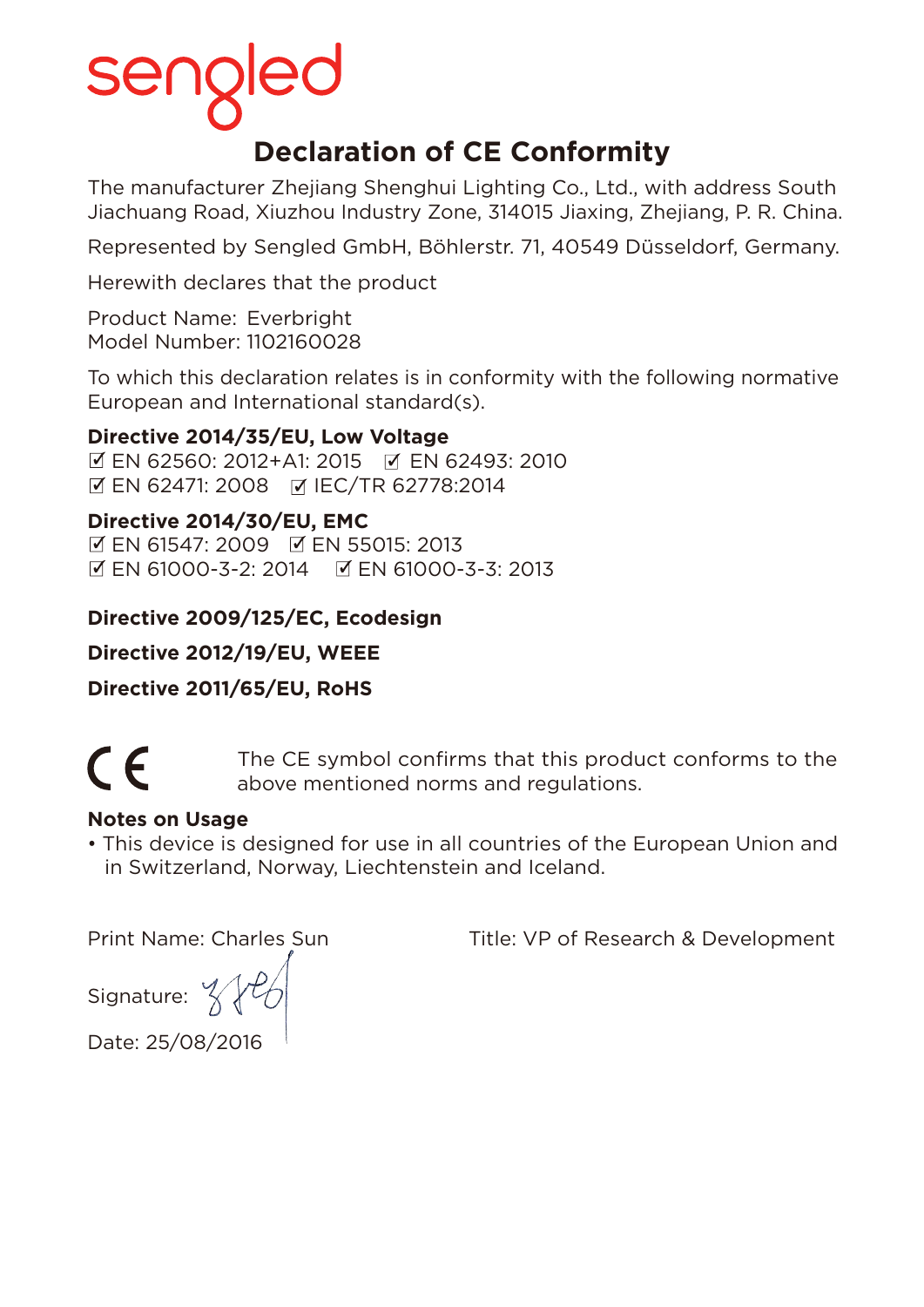# **CE Konformitätserklärung**

Der Hersteller Zhejiang Shenghui Lighting Co., Ltd., mit der Adresse South Jiachuang Road, Xiuzhou Industry Zone, 314015 Jiaxing, Zhejiang, P. R. China.

Vertreten durch die Sengled GmbH, Böhlerstraße 71, 40549 Düsseldorf, Deutschland.

Drklärt hiermit, dass folgendes Produkt Produktname: Everbright Modellnummer: 1102160028

Auf das sich diese Erklärung bezieht, folgenden europäischen Verordnungen und internationalen Standards entspricht:

## **Direktive 2014/35/EU, Low Voltage**

 62560: 2012+A1:2015 EN 62493: 2010 EN 62471: 2008 IEC/TR 62778:2014

## **Direktive 2014/30/EU, EMV**

 EN 61547: 2009 EN 55015: 2013  $\mathbb{Z}$  EN 61000-3-2: 2014  $\mathbb{Z}$  EN 61000-3-3: 2013

## **Direktive 2009/125/EC, Ecodesign**

**Direktive 2012/19/EU, WEEE**

**Direktive 2011/65/EU, RoHS**

CE Das CE Symbol bestätigt die Konformität des Produkts mit den oben genannten Verordnungen und Normen.

### **Nutzungshinweis:**

• Dieses Produkt ist für die Nutzung in der EU sowie in der Schweiz, Norwegen, Liechtenstein und Island vorgesehen.

Signature: Datum: 25.08.2016

Name: Charles Sun Position: Vizepräsident für Forschung und Entwicklung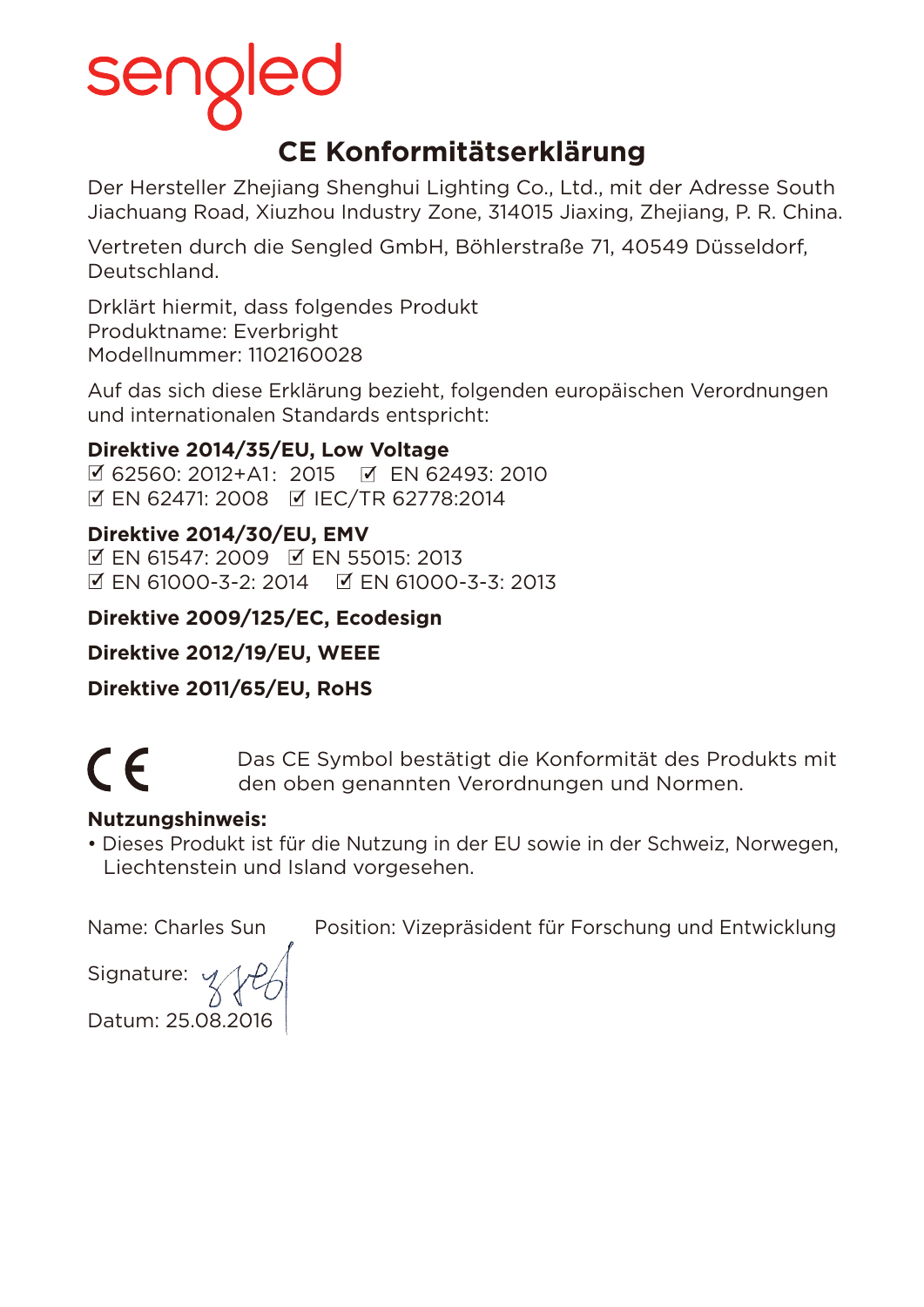# **Déclaration européenne de conformité**

Le fabricant Zhejiang Shenghui Lighting Co., Ltd., basé à South Jiachuang Road, Xiuzhou Industry Zone, 314015 Jiaxing, Zhejiang, République populaire de Chine.

Et représenté par la société Sengled GmbH, Böhlerstr. 71, 40549 Düsseldorf, Allemagne.

Déclare par la présente que le produit

Nom du produit: Everbright Numéro de modèle: 1102160028

Auquel cette déclaration se rapporte est conforme aux normes internationales et européennes suivantes:

### **Directive 2014/35/EU, basse tension**

 EN 62560: 2012+A1: 2015 EN 62493: 2010 **Ø EN 62471: 2008 Ø IEC/TR 62778:2014** 

## **Directive 2014/30/UE CEM**

**EN 61547: 2009 F EN 55015: 2013** EN 61000-3-2: 2014 EN 61000-3-3: 2013

### **Directive 2009/125/CE, écoconception**

### **Directive 2012/19/UE, DEEE**

**Directive 2011/65/UE, RoHS**



Le symbole CE confirme la conformité du produit avec les<br>
normes et réglementations susmentionnées normes et réglementations susmentionnées.

### **Remarques relatives à l'utilisation**

• Le présent périphérique est conçu pour l'utilisation dans tous les pays de l'Union européenne et en Suisse, en Norvège, au Liechtenstein et en Islande.

Nom en lettres d'imprimerie: Charles Sun Titre: Vice-président Recherche et développement

Signature: Date: 25/08/2016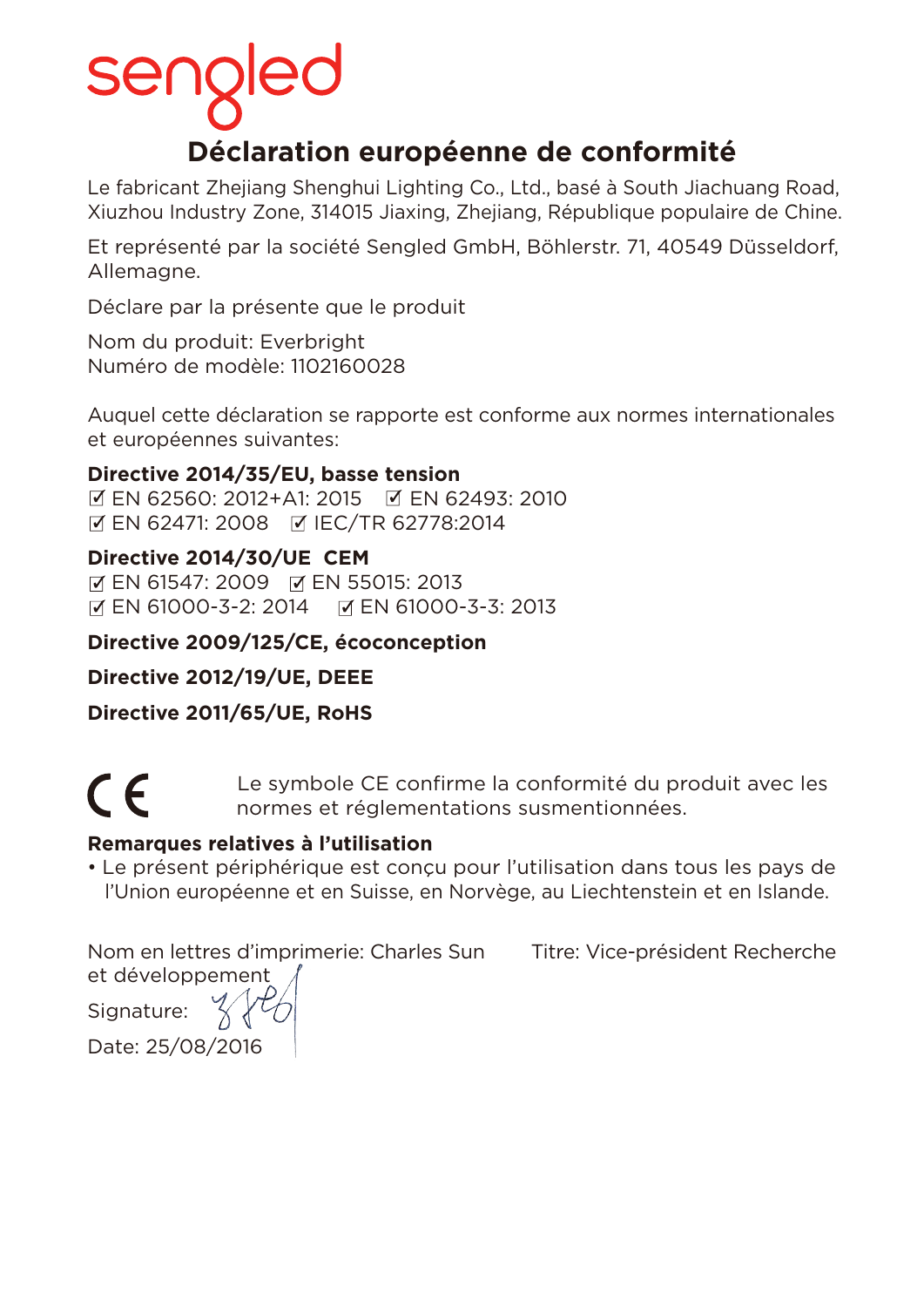# **CE-conformiteitsverklaring**

De fabrikant Zhejiang Shenghui Lighting Co., Ltd., met adres South Jiachuang Road, Xiuzhou Industry Zone, 314015 Jiaxing, Zhejiang, Volksrepubliek China.

Vertegenwoordigd door Sengled GmbH, Böhlerstr. 71, 40549 Düsseldorf, Duitsland.

Verklaart hierbij dat het product

Productnaam: Everbright Modelnummer: 1102160028

Waarop deze verklaring betrekking heeft, voldoet aan de volgende Europese en internationale normen:

# **Richtlijn 2014/35/EU, laagspanning**

 EN 62560: 2012+A1: 2015 EN 62493: 2010 **Ø EN 62471: 2008 Ø IEC/TR 62778:2014** 

### **Richtlijn 2014/30/EU**

 EN 61547: 2009 EN 55015: 2013 EN 301 489-1 V1.9.2: 2011 EN 61000-3-2: 2014 EN 61000-3-3: 2013

# **Richtlijn 2009/125/EG, Ecodesign**

**Richtlijn 2012/19/EU, AEEA**

**Richtlijn 2011/65/EU, RoHS**

Het CE-symbool bevestigt dat dit product voldoet aan de bovenstaande normen en verordeningen.

### **Opmerkingen over het gebruik**

• Dit apparaat is ontworpen voor gebruik in alle landen van de Europese Unie en in Zwitserland, Noorwegen, Liechtenstein en IJsland.

Naam in drukletters: Charles Sun Titel: VP Research & Development

Handtekening:

Datum: 25/08/2016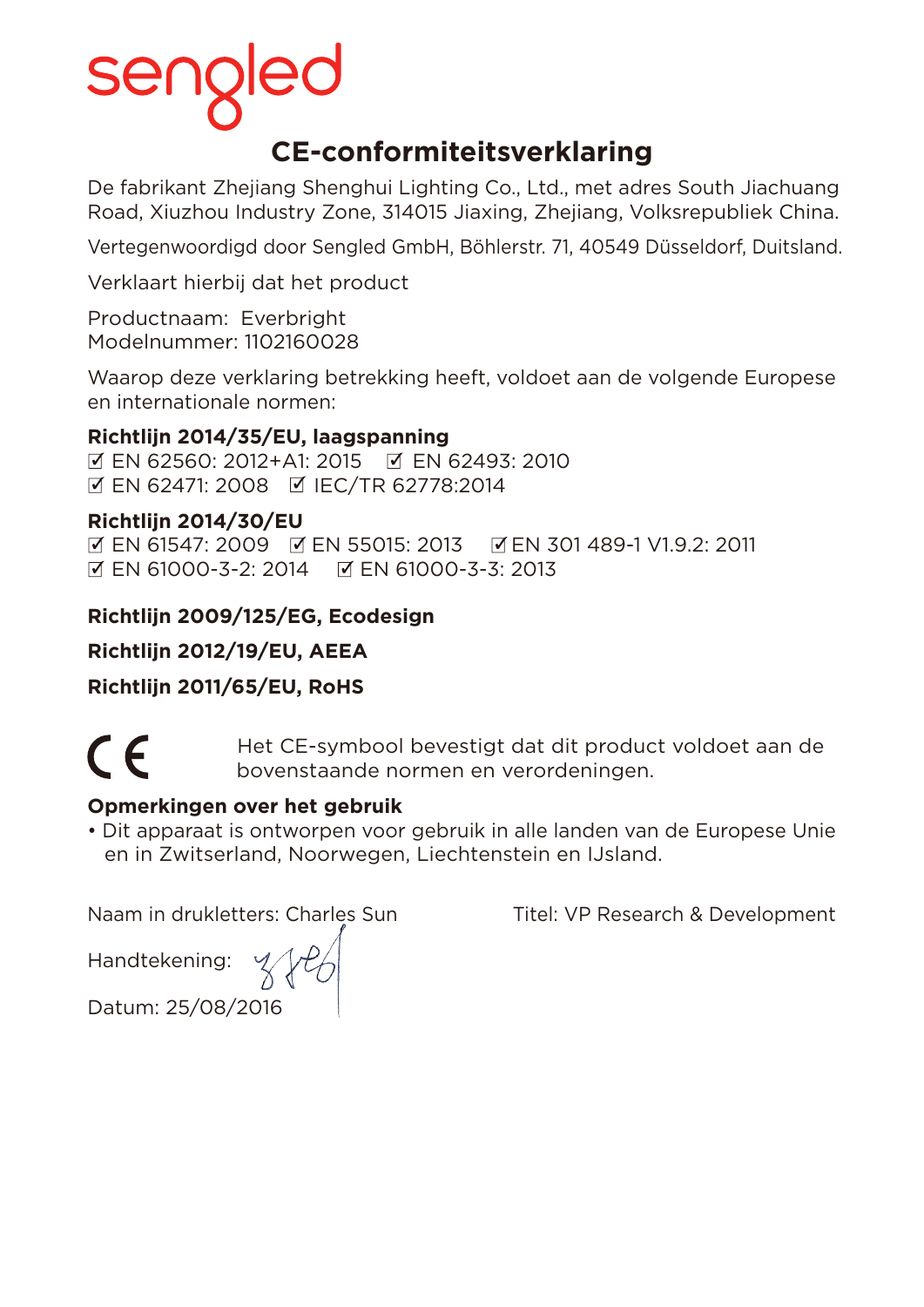# **Dichiarazione di conformità CE**

Il fabbricante Zhejiang Shenghui Lighting Co., Ltd., con sede in South Jiachuang Road, Xiuzhou Industry Zone, 314015 Jiaxing, Zhejiang, Repubblica Popolare Cinese.

Rappresentata da Sengled GmbH, Böhlerstr. 71, 40549 Düsseldorf, Germania.

Dichiara che il prodotto

Nome del prodotto: Everbright Numero di modello: 1102160028

A cui si riferisce la presente dichiarazione, è conforme alle seguenti normative europee e internazionali:

### **Direttiva 2014/35/UE bassa tensione**

 EN 62560: 2012+A1: 2015 EN 62493: 2010 **Ø EN 62471: 2008 Ø IEC/TR 62778:2014** 

### **Direttiva 2014/30/UE EMC**

M EN 61547: 2009 M EN 55015: 2013 区 EN 61000-3-2: 2014 区 EN 61000-3-3: 2013

### **Direttiva 2009/125/CE, ecodesign**

**Direttiva 2012/19/UE, RAEE**

**Direttiva 2011/65/UE, RoHS**

Il simbolo CE attesta che questo prodotto è conforme alle<br>
norme ed ai regolamenti sopra indicati. norme ed ai regolamenti sopra indicati.

# **Note sull'utilizzo**

• Questo dispositivo è stato appositamente progettato per essere utilizzato in tutti i Paesi dell'Unione Europea e in Svizzera, Norvegia, Liechtenstein e Islanda.

Nome in stampatello: Charles Sun Qualifica: VP della Divisione Ricerca e Sviluppo

Firma:

Data: 25/08/2016